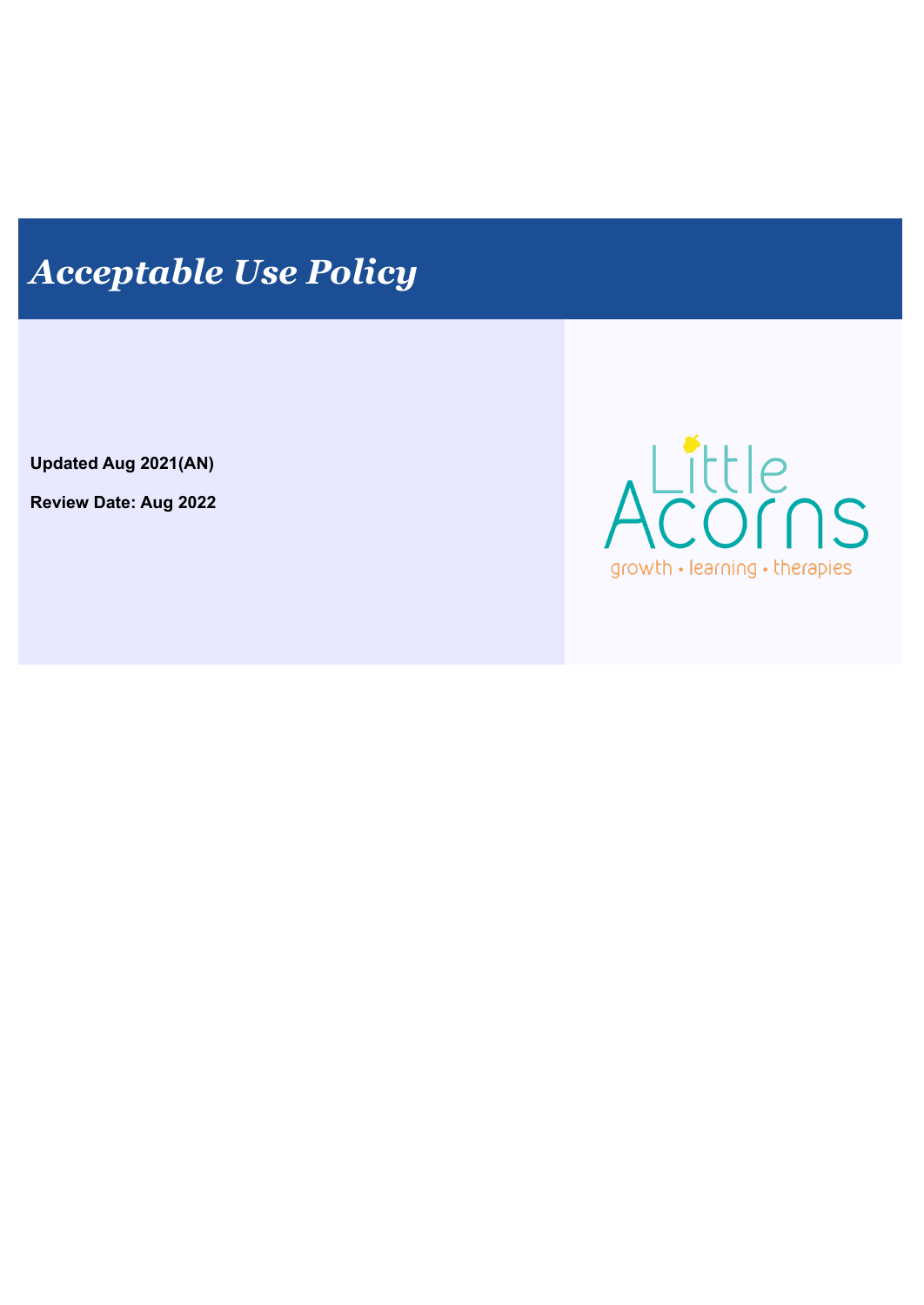

# *Acceptable Use of ICT Arrangements for children at Little Acorns. .*

I only use the internet when an adult is with me

- ∙ I only click on links and buttons when I know what they do
- ∙ I keep my personal information and passwords safe online
- ∙ I know the school can see what I am doing online.
	- I tell a grown up if something online makes me unhappy or worried
- ∙ I will not bring personal devices to school such as a phone or tablet
- ∙ I know that if I do not follow the rules then: my teacher will talk to my keyworker and I will be asked to come away from the computer.
- ∙ I have read and talked about these rules with my parents/carers
- ∙ I always tell an adult/teacher if something online makes me feel unhappy or worried
- ∙ I can visit [www.thinkuknow.co.uk](http://www.thinkuknow.co.uk) to learn more about keeping safe online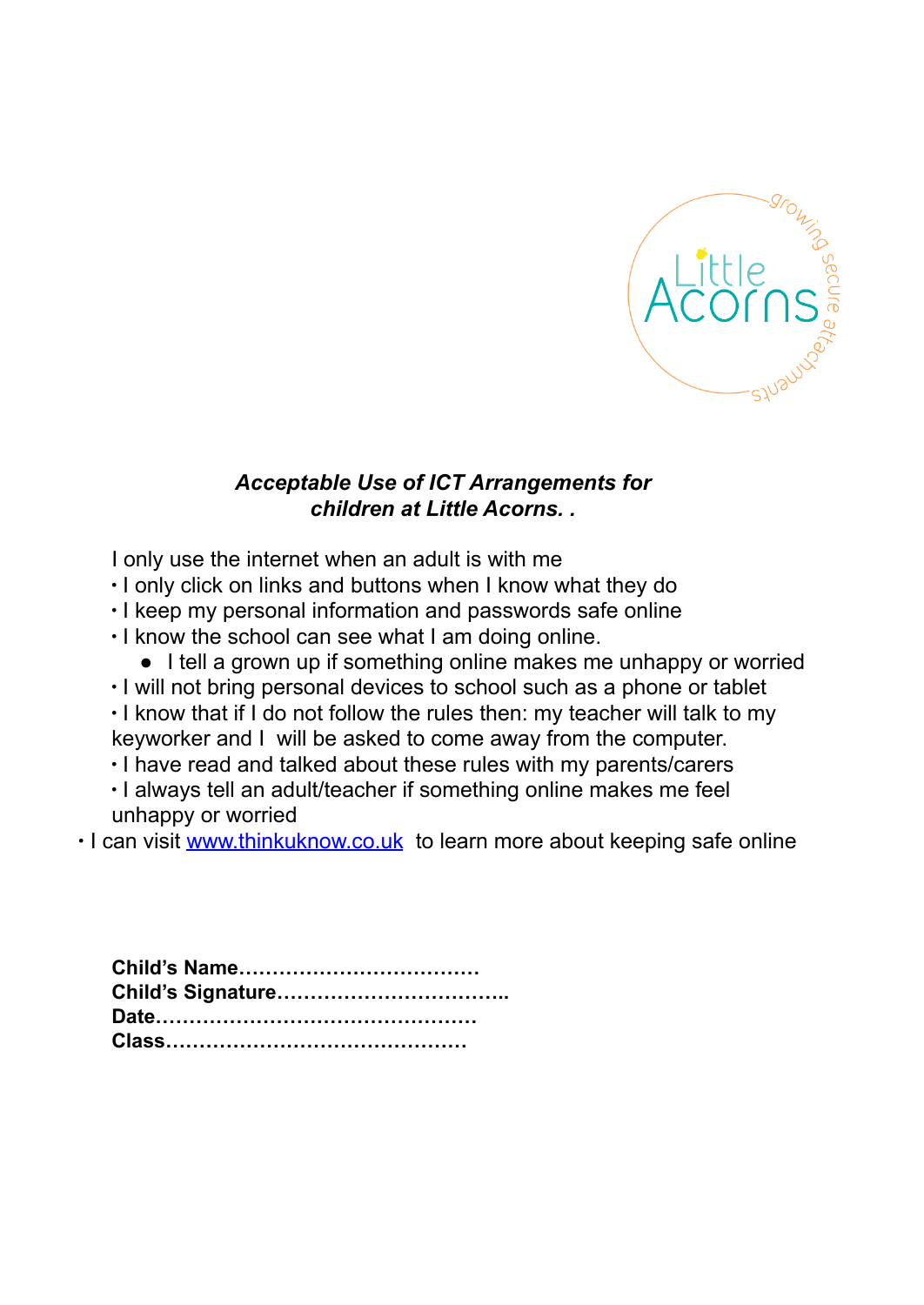In the classroom the following poster is displayed: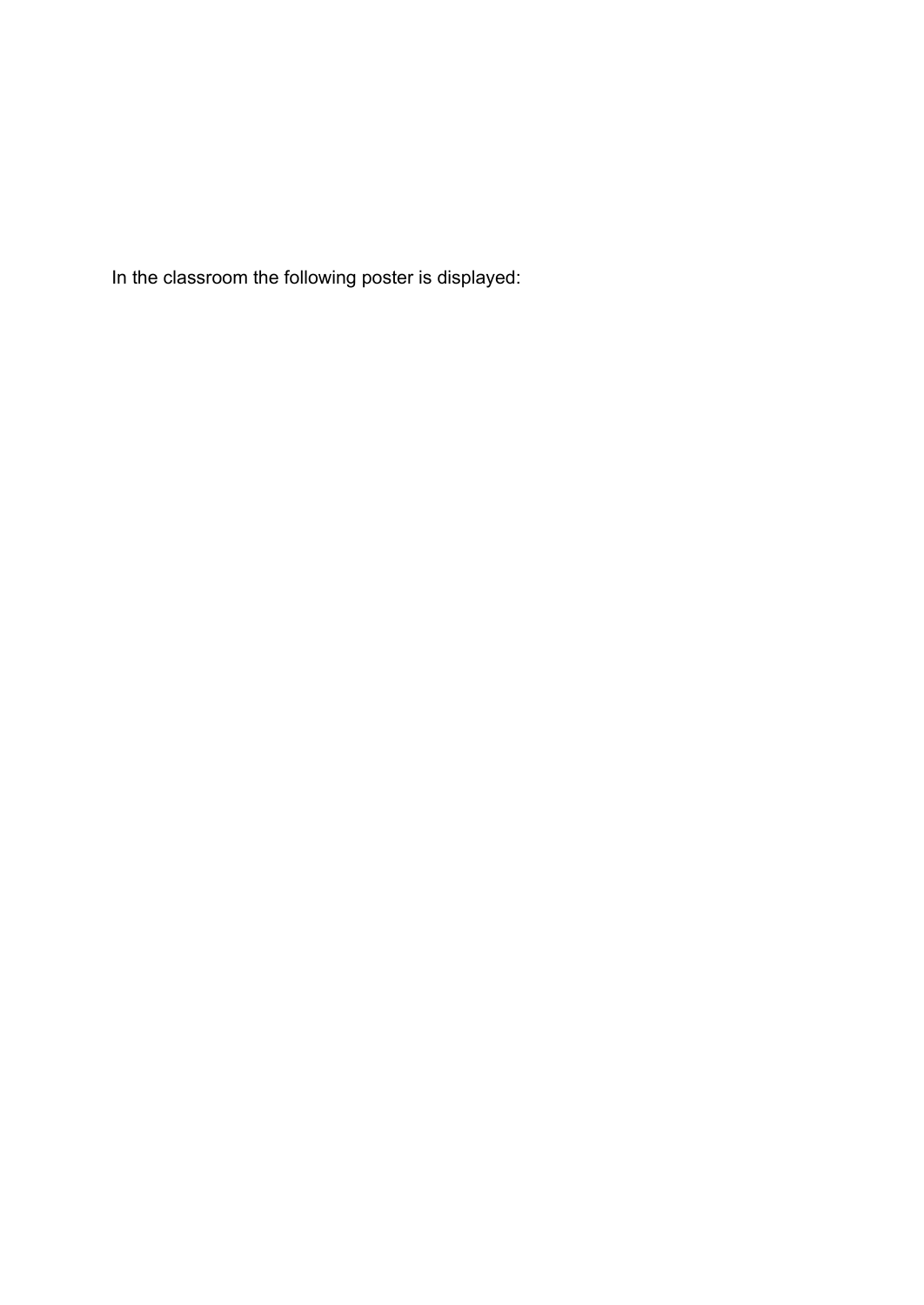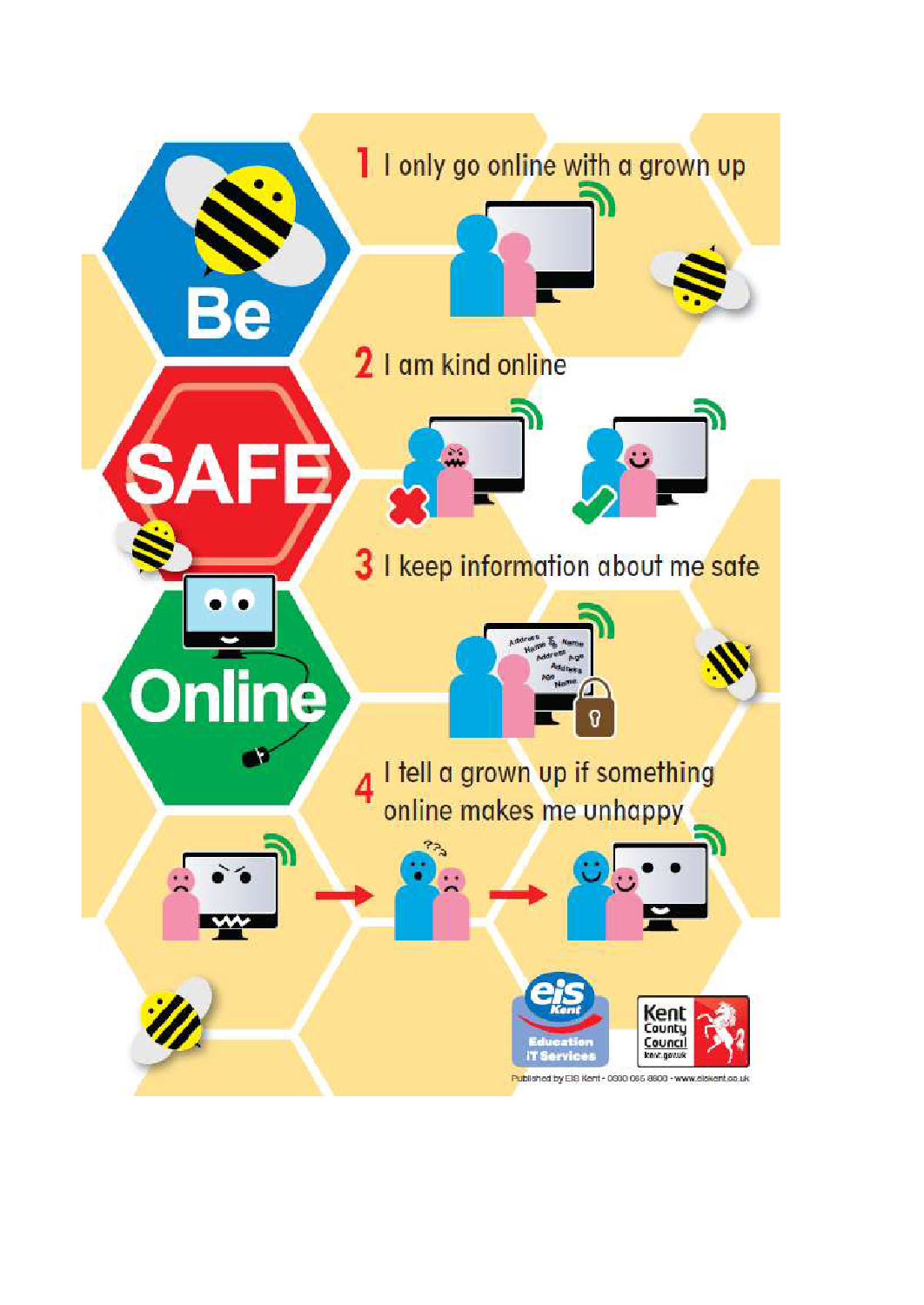## *Acceptable Use of ICT Arrangements for children in Oak Class.*

- I always ask permission from an adult before using the internet
- I only use websites and search engines that my teacher has chosen
- I use my school computers for school work unless I have permission otherwise
- I will leave personal tablets, laptops and mobile phones at home.
- I know that not everything or everyone online is honest or truthful and will check content on other sources like other websites, books or with a trusted adult.
- I will not use chat rooms.
- I always talk to an adult if I'm not sure about something or if something happens online that makes me feel worried or frightened.
- I keep my personal information safe and private online.
- I will keep my passwords safe and not share them with anyone, other than my class teacher.
- I will not access or change other peoples files or information.
- I will not post any pictures or videos on the Internet.
- I will not change any settings on the computer unless a teacher is with me.
- I understand that the school's internet filter is there to protect me, and I will not try to bypass it.
- I know that people I meet online may not always be who they say they are. If someone online suggests meeting up, I will immediately talk to an adult
- I know that my use of school devices/computers and Internet access will be monitored.
- I know that if I do not follow the rules then my key worker will be informed and I will not be able to sue the computer.
- If I see anything online that I shouldn't or that makes me feel worried or upset then I will minimise the page and tell an adult straight away.
- I have read and talked about these rules with my parents/carers.
- If I am aware of anyone being unsafe with technology then I will report it to a teacher.
- I can visit [www.thinkuknow.co.uk](http://www.thinkuknow.co.uk) and [www.saferinternet.org.uk](http://www.saferinternet.org.uk) to learn more about keeping safe online.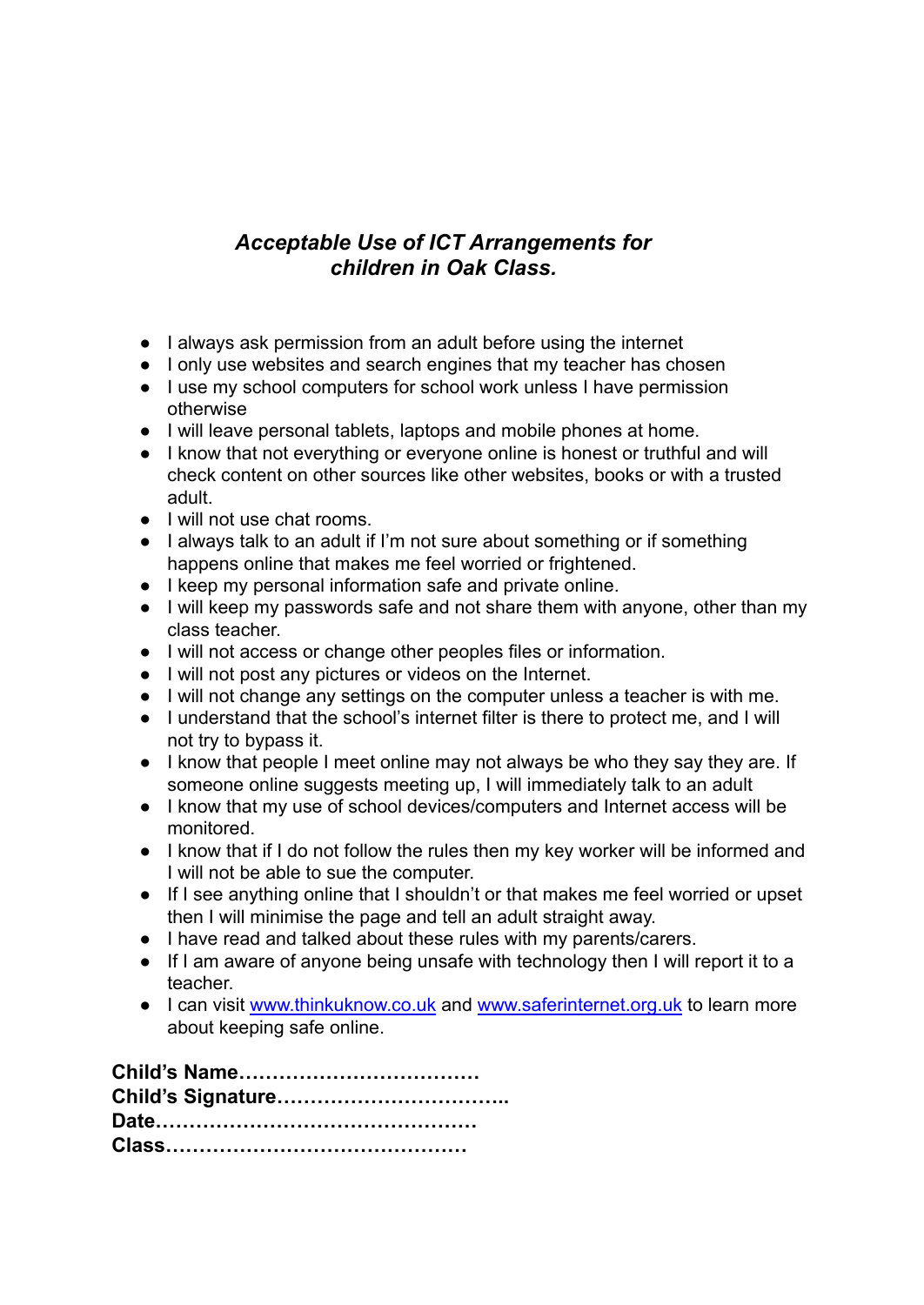This poster is displayed in my classroom near the computers:

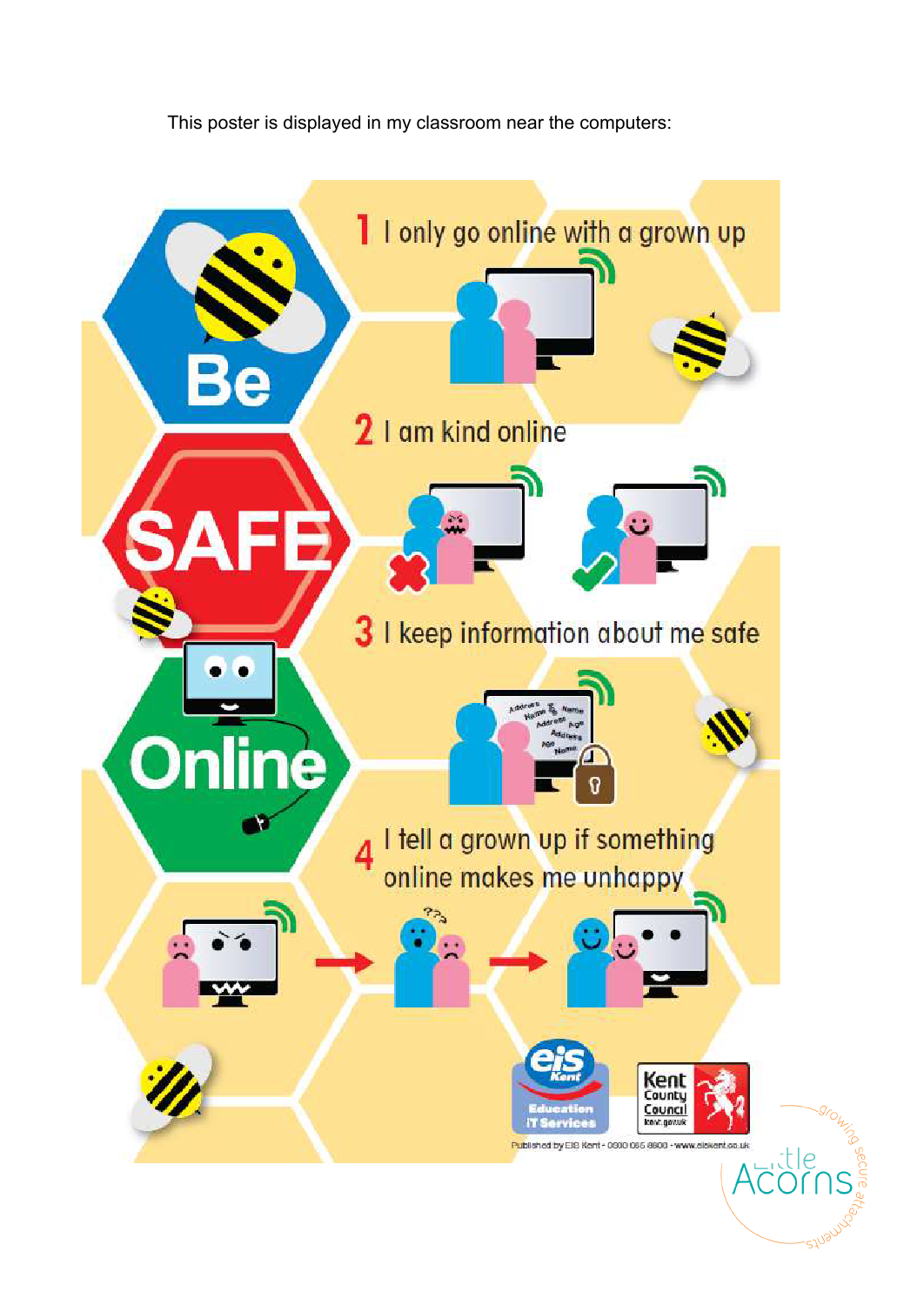# *Acceptable Use of ICT Arrangements for Parents of children at Little Acorns School.*

- I have read and discussed the Acceptable Use Policy (attached) with my child.
- I know that my will receive online safety (e-Safety) education to help them understand the importance of safe use of technology and the internet, both in and out of school.
- I am aware that any internet and computer use using school equipment may be monitored for safety and security reasons and to safeguard both my child and the schools systems. This monitoring will take place in accordance with data protection and human rights legislation.
- I understand that the school will take all reasonable precautions to ensure that pupils cannot access inappropriate materials but I appreciate that this is a difficult task.
- I understand that if the school has any concerns about my child's safety online, either at school or at home, then I will be contacted.
- I understand that if my child does not abide by the school Acceptable Use Policy then sanctions will be applied in line with the schools behaviour and anti-bullying policy (these may be seen on request).
- I, together with my child, will support the school's approach to online safety (e-Safety) and will not deliberately upload or add any images, video, sounds or text that could upset, threaten the safety of or offend any member of the school or Little Acorns community.
- I know that I can speak to the school Designated Safeguarding Lead (Alison Neal) if I have any concerns about online safety (e-Safety)
- I will visit [www.thinkuknow.co.uk/parents](http://www.thinkuknow.co.uk/parents), [www.nspcc.org.uk/onlinesafety,](http://www.nspcc.org.uk/onlinesafety) [www.internetmatters.org](http://www.internetmatters.org) [www.saferinternet.org.uk](http://www.saferinternet.org.uk) and [www.childnet.com](http://www.childnet.com) for more information about keeping my child(ren) safe online
- I will support the school and my child by role modelling safe and positive online behaviour (such as sharing images, text and video responsibly) and by discussing online safety with them when they access technology at home

| I have read the Parents Acceptable Use Policy. |  |
|------------------------------------------------|--|
|                                                |  |
|                                                |  |
| Date                                           |  |

Note: Please be aware tat if parents/carers refuse to sign and agree the AUP then this can cause issues as children will need to use the internet in order to access the curriculum. Schools must have a robust *process in place to manage and record responses.*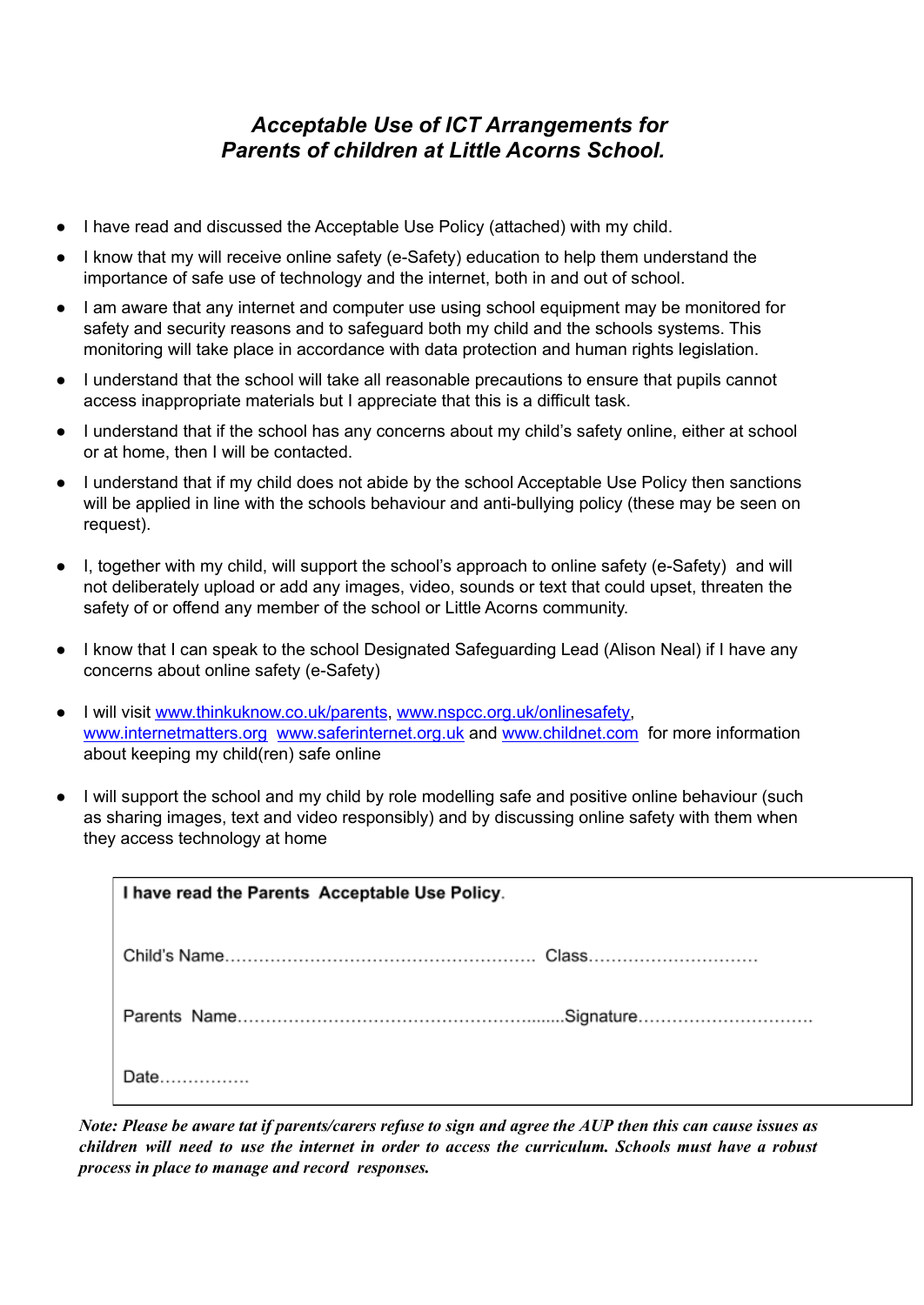

Dear Colleague,

Social media can blur the definitions of personal and working lives, so it is important that all members of stafftake precautions in order to protect themselves both professionally and personally online.

Be very conscious of both your professional reputation and that of the school when you are online. All members of staff are strongly advised, in their own interests, to take steps to ensure that their personal information and content is not accessible to anybody who does not or should not have permission to access it. All staff must also be mindful that any content shared online cannot be guaranteed to be "private" and could potentially be seen by unintended audiences which may have consequences including civil, legal and disciplinary action being taken. Ensure that your privacy settings are set appropriately (many sites have a variety of options to choose from which change regularly and may be different on different devices) as it could lead to your content accidentally being shared with others.

Be very careful when publishing any information, personal contact details, video or images etc online; ask yourself if you would feel comfortable about a current or prospective employer, colleague, child in your care or parent/carer, viewing or sharing your content. If the answer is no, then consider if it should be posted online at all. It is very important to be aware that sometimes content shared online, even in jest, can be misread, misinterpreted or taken out of context, which can lead to complaints or allegations being made. Don't be afraid to be yourself online but do so respectfully. All staff must be aware that as professionals, we must be cautious to ensure that the content we post online does not bring the school or our professional role into disrepute.

If you have a social networking account, it is advised that you do not to accept pupils (past or present) or their parents/social workers as "friends" on a personal account. You may be giving them access to your personal information and allowing them to contact you inappropriately through unregulated channels. They may also be giving you access to their personal information and activities which could cause safeguarding concerns. Please use your work provided email address or phone number to contact children and/or parents/social workers – this is essential in order to protect yourself as well as the wider community. If you have a pre-existing relationship with a child or parent/carer/social worker that may compromise this or have any queries or concerns about this then please speak to the Designated Safeguarding Lead /Manager (Alison Neal).

Documents called "Cyberbullying: Supporting School Staff", "Cyberbullying: advice for headteachers and school staff" and "Safer professional practise with technology" are available online. Please download the documents directly from www.childnet.com, www.e-safety.org.uk and www.gov.uk/government/publications/preventingandtackling-bullying. Staff can also visit or contact the Professional Online safety Helpline www.saferinternet.org.uk/about/helpline for more advice and information on online professional safety.

I would like to remind all staff of our Acceptable Use Policy and the importance of maintaining professional boundaries online. Failure to follow this guidance and the school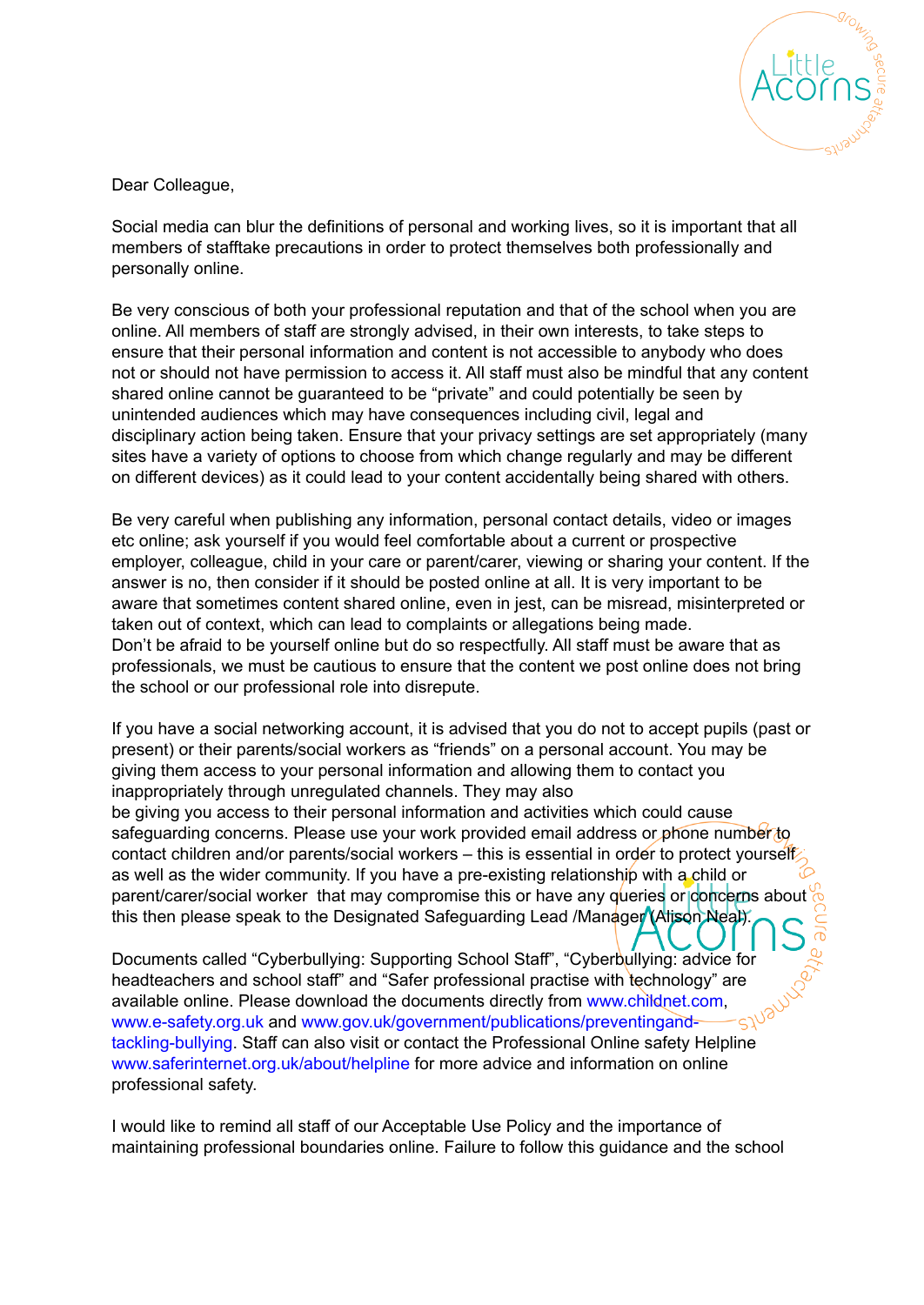policy could lead to disciplinary action, so it is crucial that all staff understand how to protect themselves online. Please speak to your line manager, the Designated Safeguarding Lead which is me Alison Neal if you have any queries or concerns regarding this. Yours sincerely,

Alison Neal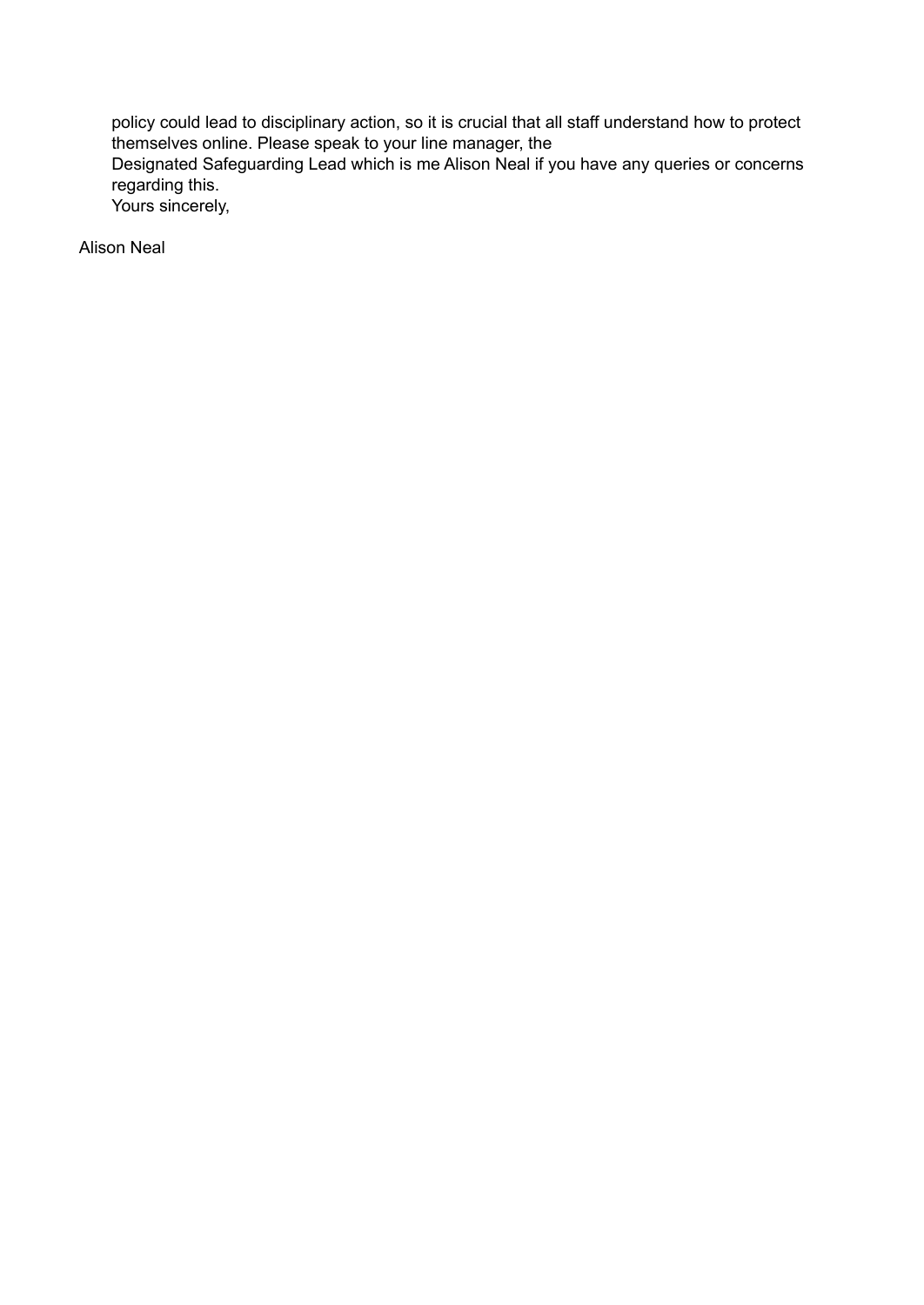

## *Acceptable Use of ICT Arrangements for Little Acorns School Staff.*

**As a professional organisation with responsibility for children's safeguarding it is important that all staff take all possible and necessary measures to protect data and information systems from infection, unauthorised access, damage, loss, abuse and theft. All members of staff have a responsibility to use the school's computer system in a professional, lawful, and ethical manner. To ensure that members of staff are fully aware of their professional responsibilities when using Information Communication Technology and the school systems, they are asked to read and sign this Acceptable Use Policy.**

**This is not an exhaustive list and all members of staff are reminded that ICT use should be consistent with the school ethos, other appropriate school policies, relevant national and local guidance and expectations, and the Law.**

- 1. I understand that Information Systems and ICT include networks, data and data storage, online and offline communication technologies and access devices. Examples include laptops, mobile phones, tablets, digital cameras, email and social media sites**.**
- 2. School owned information systems must be used appropriately. I understand that the Computer Misuse Act 1990 makes the following criminal offences: to gain unauthorised access to computer material; to gain unauthorised access to computer material with intent to commit or facilitate commission of further offences or to modify computer material without authorisation.
- 3. I understand that any hardware and software provided by my workplace for staff use can only be used by members of staff and only for educational use. To prevent unauthorised access to systems or personal data, I will not leave any information system unattended without first logging out or locking my login as appropriate.
- 4. I will respect system security and I will not disclose any password or security information. I will use a 'strong' password (A strong password has numbers, letters and symbols, with 8 or more characters, does not contain a dictionary word and is only used on one system)
- 5. I will not attempt to install any purchased or downloaded software, including browser toolbars, or hardware without permission from the Co Head-teachers. .
- 6. I will ensure that any personal data of pupils, staff or parents/carers is kept in accordance with the Data Protection Act 1998. This means that all personal data will be obtained and processed fairly and lawfully, only kept for specific purposes, held no longer than necessary and will be kept private and secure with appropriate security measures in place, whether used in the workplace, hosted online (only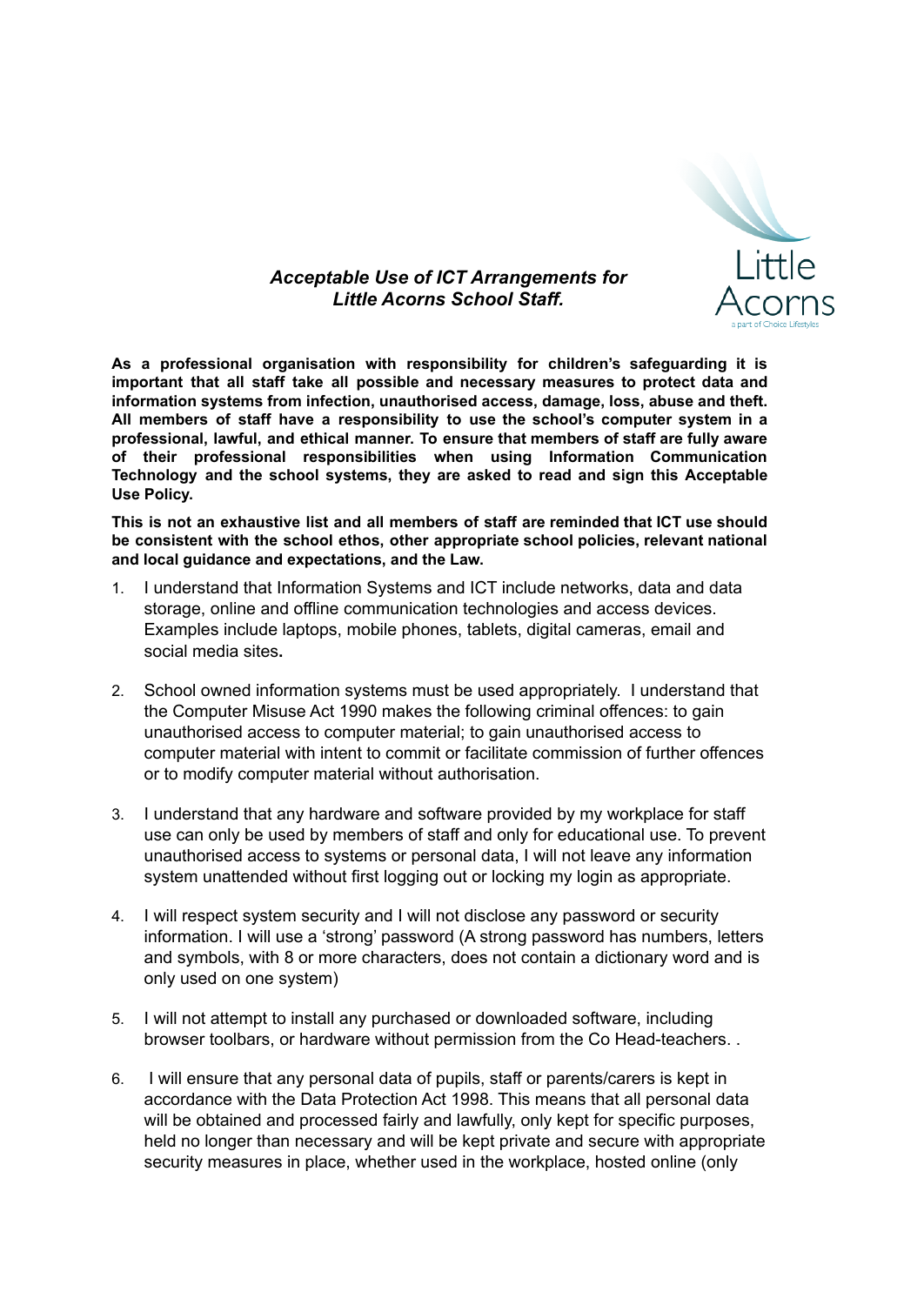within countries or sites with suitable data protection controls that meet the EU and UK regulations) or accessed remotely (e.g. via VPN). Any images or videos of pupils will only be used as stated in the school image use policy (available in the staffroom)

- 7. I will not store any personal information on the school computer system including any school laptop or similar device issued to members of staff that is unrelated to school activities, such as personal photographs, files or financial information.
- 8. I will respect copyright and intellectual property rights.
- 9. I have read and understood the school online safety (e-Safety) policy which covers the requirements for safe ICT use, including using appropriate devices, safe use of social media websites and the supervision of pupils within the classroom and other working spaces.
- 10. I will report all incidents of concern regarding children's online safety to the Designated Safeguarding Lead (Alison Neal) as soon as possible. I will report any accidental access, receipt of inappropriate materials, filtering breaches or unsuitable websites to Designated Safeguarding Lead (Alison Neal)
- 11. I will not attempt to bypass any filtering and/or security systems put in place by the school. If I suspect a computer or system has been damaged or affected by a virus or other malware, or if I have lost any school related documents or files, then I will report this to the Co- Head teachers (Alison Neal and/or Tony Hollett)
- 12. My electronic communications with pupils, parents/carers and other professionals will only take place within clear and explicit professional boundaries and will be transparent and open to scrutiny at all times. All communication will take place via school approved communication channels e.g. via a school provided email address or telephone number and not via personal devices or communication channels e.g. personal email, social networking or mobile phones. Any pre-existing relationships or situations that may compromise this will be discussed with the Co- Head Teachers.
- 13. I will ensure that my online reputation and use of ICT and information systems are compatible with my professional role, whether using school or personal systems. This includes the use of email, text, social media/networking, gaming and any other devices or websites. I will take appropriate steps to protect myself online and will ensure that my use of ICT and internet will not undermine my professional role, interfere with my work duties and will be in accordance with the school AUP and the Law.
- 14. I will not create, transmit, display, publish or forward any material that is likely to harass, cause offence, inconvenience or needless anxiety to any other person, or anything which could bring my professional role, the school, or the County Council, into disrepute.
- 15. I will promote online safety with the pupils in my care and will help them to develop a responsible attitude to safety online, system use and to the content they access or create.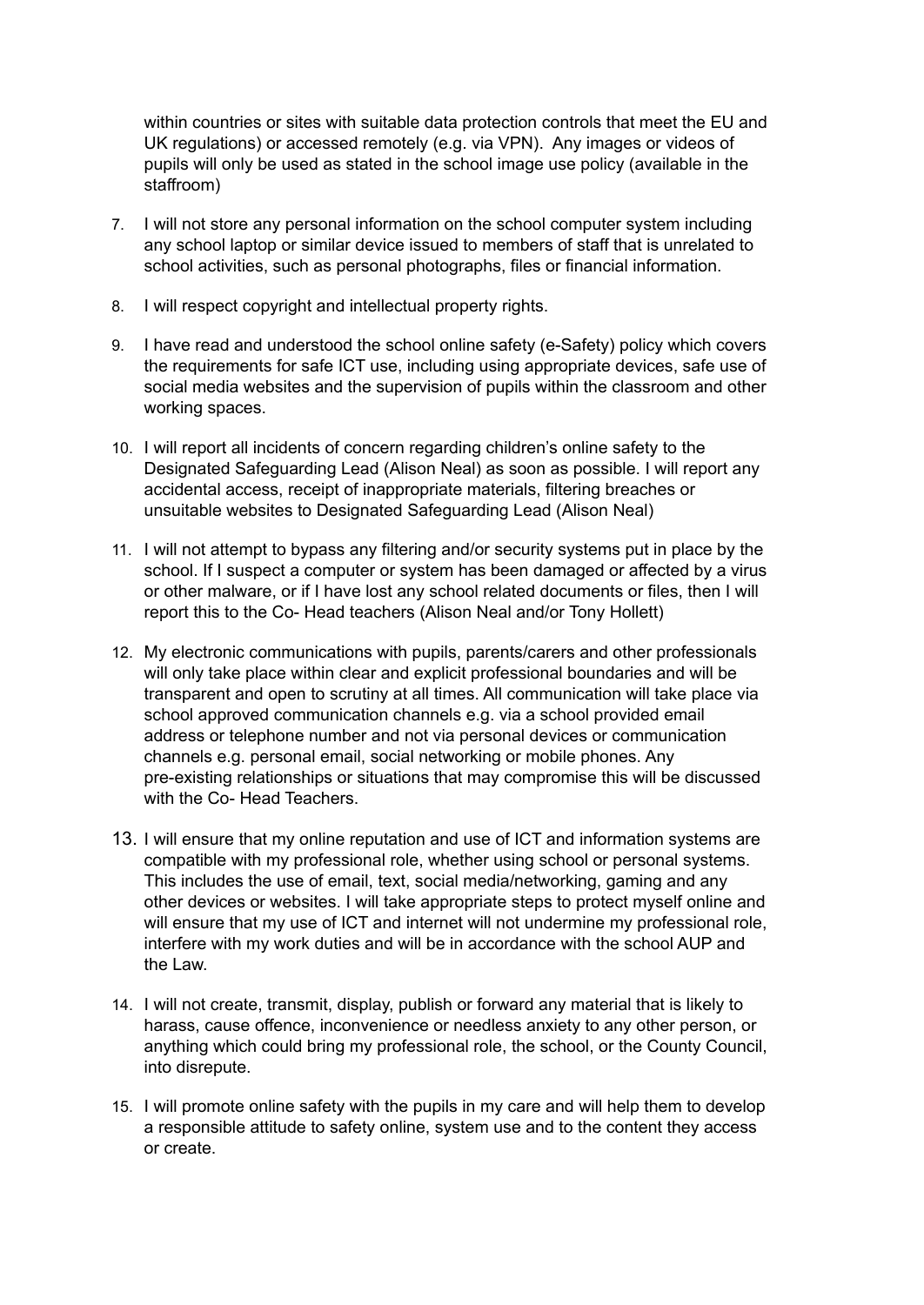- 16. If I have any queries or questions regarding safe and professional practise online either in school or off site, then I will raise them with the Designated Safeguarding Lead (Alison Neal)
- 17. I understand that my use of the school information systems (including any devices provided by the school), school Internet and school email may be monitored and recorded to ensure the safety of children and staff and to ensure policy compliance. This monitoring will be proportionate and will take place in accordance with data protection, privacy and human rights legislation.

## **Social Media**

- I understand that Social Media can blur the definitions of personal and professional working lives, andto use social media in a responsible way and take precautions to protect myself both professionally and personally online.
- Under no circumstances should staff accept friend requests from pupils, or ex pupils. If a pupil of Little Acorns school does have a Social Media account this should be reported to the DSL.

### **Mobile Phones, Cameras and Images**

- Staff will not carry personal mobile phones, cameras or video recorders whilst working in contact with children. This protects staff from being distracted from their work, and from allegations of inappropriate use. Personal mobile phones, cameras or video recorders will be kept in classroom cupboards or the staffroom.
- Under no circumstance must a mobile phone, camera or video recorder be used within the bathroom area.
- Personal mobile phones, cameras or video recorders should not be used to record classroom activities. ONLY school equipment should be used to record images, which can only be transferred to and stored on a school computer before printing.
- During group outings and or school trips nominated staff will have access to the there mobile which can be used in an emergency or for contact purposes. It may be relevant for other members of staff to have access to their personal mobile phone for use when in an emergency.
- Images will not be shared with ANY outside agencies.

● *The School may exercise its right to monitor the use of information systems, including Internet access and the interception of emails in order to monitor policy compliance. Where it believes unauthorised and/or inappropriate use of the schools information system or unacceptable or inappropriate behaviour may be taking place, the School will invoke its disciplinary procedure. If the school suspects that the school system may be being used for criminal purposes then the matter will be brought to the attention of the relevant law enforcement organisation.*

#### **I have read and understood and agree to comply with the Staff Acceptable Use Policy.**